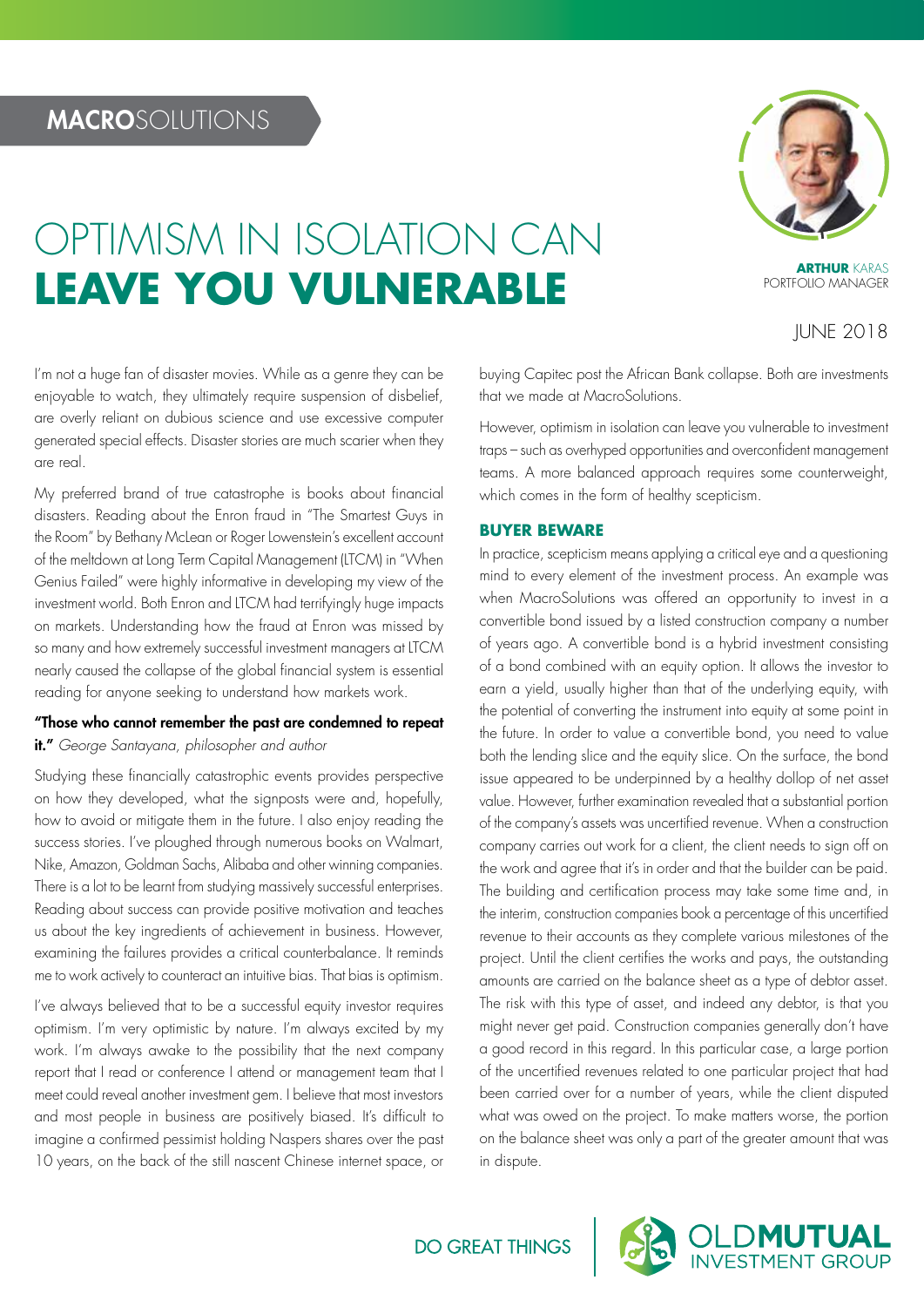In simple terms, if we lent our clients' money to the company (by buying their bonds), our ultimate collateral was a disputed debt. The company appeared to be cheap, but its assets were possibly unrealisable and historic profits probably inflated. On top of that concern, construction is a cyclical industry where participants have a limited ability to drive their own sales performance. On behalf of our clients, we elected not to participate in the convertible issue. In the years since then, the company has had to write off about half of the uncertified revenue on its balance sheet, taking a significant hit to its net asset value in the process. Profits have also nosedived as available construction work has dwindled in South Africa and its other markets. It's been a disaster movie for its shareholders and lenders.

It's important to note that booking uncertified revenue is normal practice for construction companies, just like credit clothing retailers show profits from apparel that has been sold, while the debt has not yet been collected. Our job as investors is to decide what we're willing to pay for these unfulfilled promises.



MacroSolutions' investment process captures both theme and price. Mindful that reality can be scarier than fiction, by making our expected drivers of investment performance visible, we also make our behavioural biases more visible. While we don't know for sure whether an investment is going to be a disaster movie or success story, our process allows plenty of room to incorporate both optimistic and pessimistic viewpoints into any investment case. In the case of Naspers, the positive theme of Chinese internet gaming has outweighed the pricey valuation for years, whereas the construction company's bond was rendered unattractive by the negative theme of unrecoverable assets, notwithstanding the superficially cheap valuation.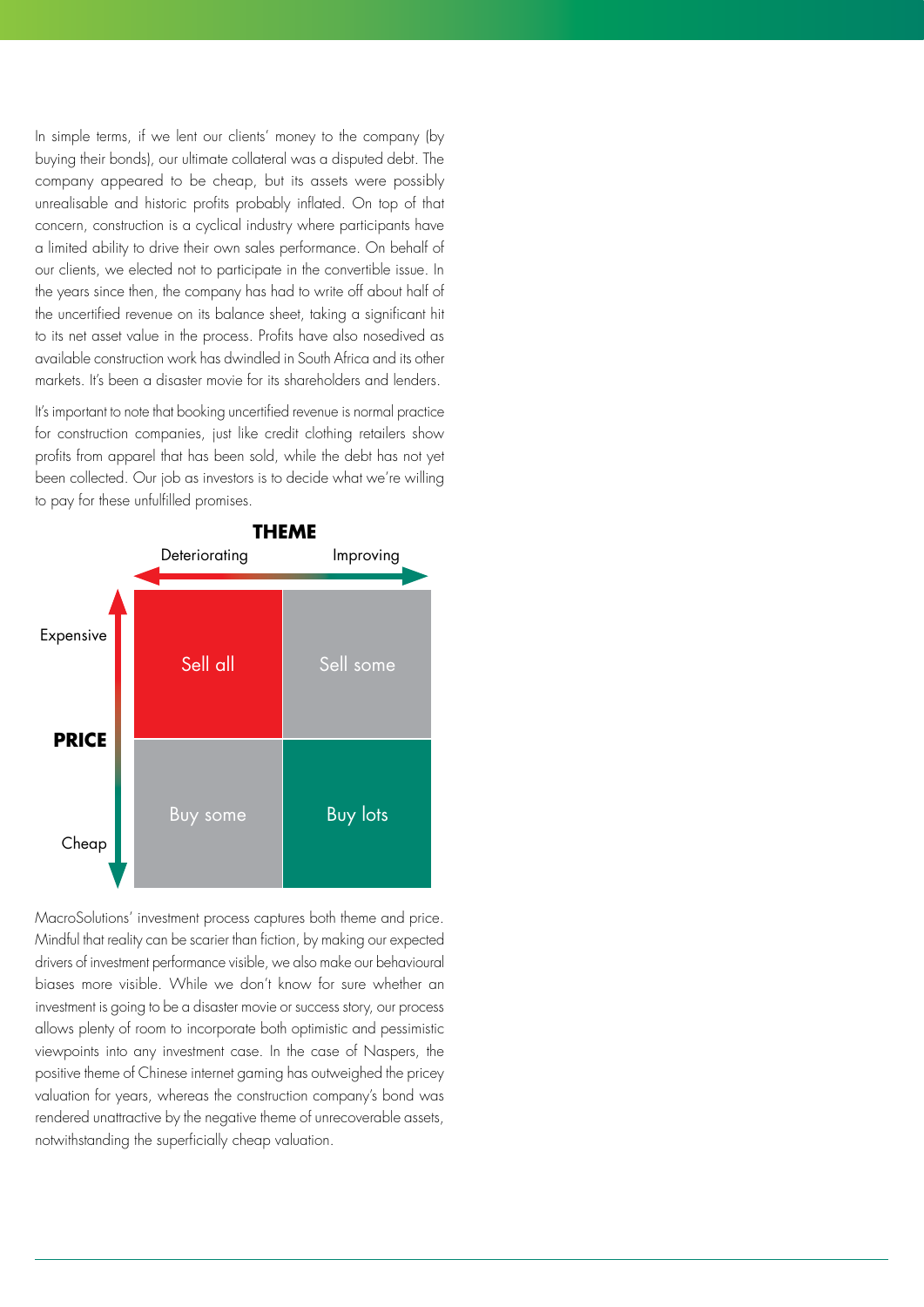# **MARKET COMMENTARY** AS AT THE END OF MAY 2018

Both US equities and bonds gained in value during May. Although renewed US sanctions on Iran and collapsing Venezuelan oil output caused the oil price to rise further, and trade tensions between the US and China escalated, the dominant global force during May was the diverging growth prospects between the US and Europe. This resulted in the US dollar rising, the US 10-year Treasury yields rising above 3% (before falling back again by month-end) and emerging market equities, bonds and currencies all falling. Furthermore, political uncertainty in Italy cast a shadow over the European equity market and led to German bund yields once again moving lower, while Italian and, by association, Spanish and Greek bond yields moved sharply higher.

May was a tough month for local investors – South Africa was unable to escape the emerging market sell-off, as local equity and property markets fell, our bond yields rose and the currency weakened against a strong US dollar. One of the few rays of light for local equity market investors was the performance of the diversified miners and Sasol during the month. Concerns around the state of the South African revival have surfaced, as recent data, such as mining and manufacturing production and retail sales, has been below expectations. This points to a softer first quarter GDP growth outcome than was initially expected. That said, Government continues to make progress in unwinding the well-established blockages in the system. Recent positive developments include significant progress on the public sector wage negotiations, the passing of the minimum wage bill and the passing of the labour legislation allowing for secret strike ballots.

# **OLD MUTUAL MAXIMUM RETURN FUND OF FUNDS**

# (Peter Brooke and Arthur Karas)

# (Classification category: Worldwide — Multi-Asset — Flexible)

The local stock exchange continued to act like a yo-yo, reversing the previous months' gains. While this may be disconcerting to savers, as they watch from the sidelines, it is largely noise. What is more important is what's happening to the underlying fundamentals of the investments, which will drive the long-term returns. On this front, we had a number of companies release results and they broadly reflected how tough the economy was in 2017. The good news is this is creating a strong base for future returns. While the economy is taking time to recover, the outlook has improved and we have been pleasantly surprised by the speed of some of the reforms.

In May, the increase in fear and volatility, as foreign investors dumped emerging markets, meant local assets fell in price. However, lower equity markets, depressed earnings and some structural improvement in the economy are creating a much more positive outlook for the South African market. Therefore, we are happy to have a bit more exposure in South Africa, funded from the sale of offshore equity, which has performed well for our clients. It is critical to look forward instead of backward in generating strong, positive returns.

# **OLD MUTUAL FLEXIBLE FUND**

# (Peter Brooke and Arthur Karas)

(Classification category: South African — Multi-Asset — Flexible)

In a tough month for domestic investments, the Old Mutual Flexible Fund held up well compared with peers, but still underperformed its investment objective. Over 12 months, the fund has performed particularly well when measured against its peer group. The positive performance from global equities helped offset the strong US dollar impact on local markets.

The fund has continued to add selectively to South African focused companies. While it will take some time to see the impact of an improving local economy, many of these companies are cheap and have the potential of seeing better profits as well as expanding valuations. We are prepared to be patient, especially when it comes to mid- and small market cap shares, where we would prefer to be positioned well ahead of any turn in broad market sentiment.

We believe the combination of global equities and domestic exposure to a cyclical upturn is an optimal positioning for the fund in the months ahead.

# **OLD MUTUAL BALANCED FUND**

### (Graham Tucker and Warren van der Westhuizen)

(Classification category: South African – Multi-Asset – High Equity)

The low return environment, driven primarily by lower growth asset returns, continues to weigh on the absolute return generated by the fund over the medium term. Against this backdrop, the fund delivered a real return (above inflation) over a five-year period, but is slightly behind its target return. Relative to its peers, the fund has delivered competitive returns over meaningful periods, starting at one year and beyond.

Globally, our core position of global equity over global fixed income assets remains unchanged. Although recent data has disappointed, particularly in Europe, and political events have caused concerns in the minds of investors, we believe that synchronised global growth remains intact and should continue to support global equity. Against this better growth outlook, and given the inflation expectations, the gradual normalisation of global policy rates will continue, albeit from very low levels, and this will, in turn, curtail fixed income returns.

Our more constructive outlook on South Africa has been tested over the past few months. However, our view remains unchanged. While the data is expected to disappoint in the short term, we view ongoing developments as, on the whole, positive. As such, we continue to look for opportunities to add exposure to assets that will benefit from an improving local environment. The recent sell-off in markets, while understandably undesirable in the short term, does give us the opportunity to add exposure to our preferred assets at better prices. The local bond market is a case in point, with yields moving higher and, as such, we have added exposure during May.

Overall, the portfolio maintains a preference for growth assets (equities and property) and is tilted towards an improving South African environment through a reduced offshore allocation and increased exposure to local GDP beneficiaries. As we make our way through this cycle, we expect volatility to remain a feature of markets. We would encourage investors to engage with their advisers and to take a longer-term view. The historic evidence is clear – patience is important in investing.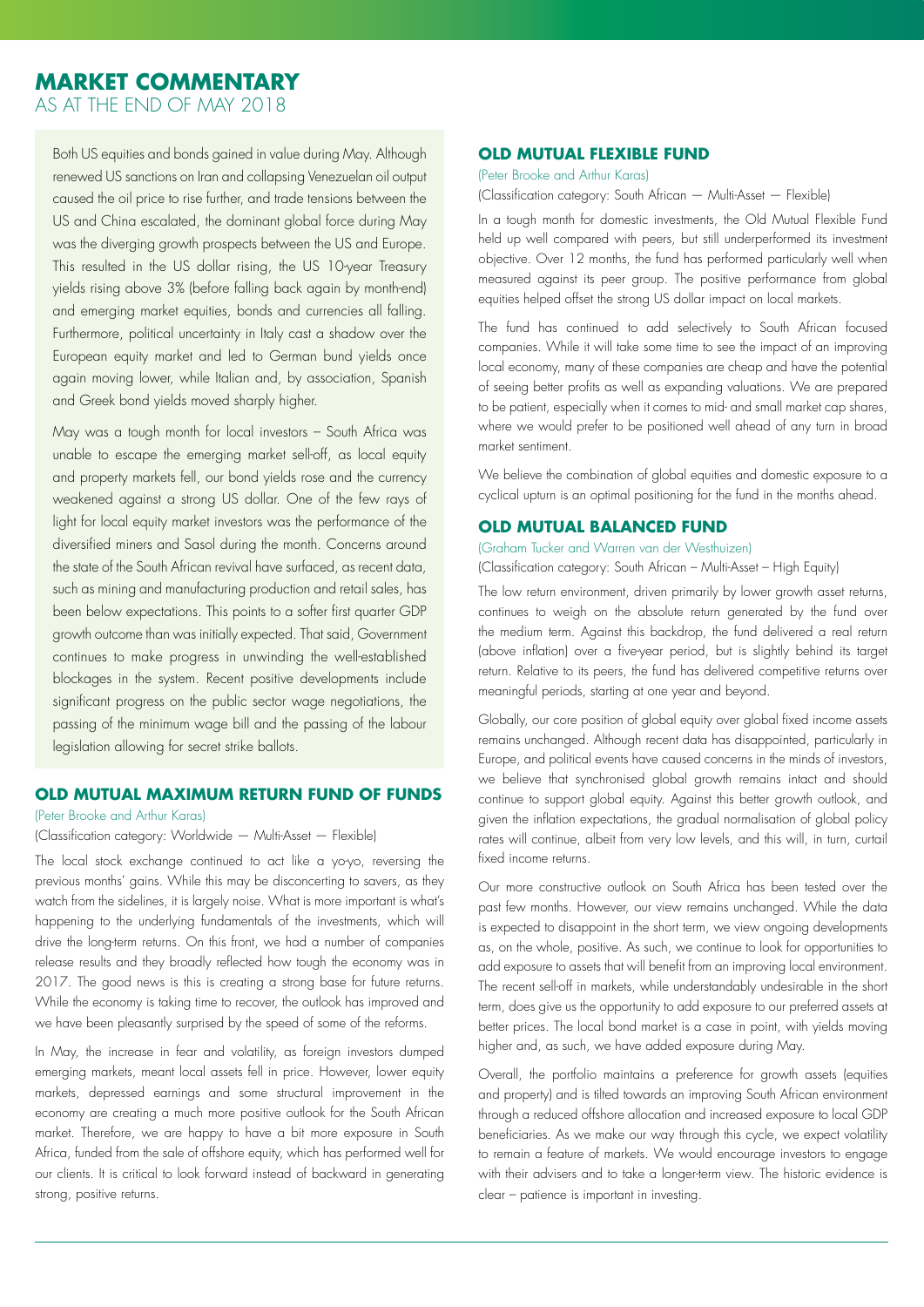# **MARKET COMMENTARY** CONTINUED

# **OLD MUTUAL MODERATE BALANCED FUND**

(John Orford and Alida Jordaan)

(Classification category: South African — Multi-Asset — Medium Equity)

Weaker equity markets weighed on returns over the past month. In addition, emerging markets could not escape the impact of a stronger US dollar. South Africa held up surprisingly well, with the rand not weakening as much as other emerging market currencies. These market conditions detracted from performance over the past month.

Exposure to local bonds, property and cash did not offset these negative returns and could not ensure a positive return for the month. The local currency provided some protection, as did the fund's overweight position to offshore equity. The fund's relative performance continues to be competitive when compared with the peer group. The equity building block experienced a good month in relative terms, beating the benchmark comfortably, but showing negative returns. As local companies reported results, it was clear that none of the optimism since December had found its way into improved earnings numbers. The local market was weak and shares that created the so-called "Ramaphoria" earlier in the year showed declines as market participants realised that a previously anticipated interest rate cut was probably off the table.

Exposure to retailers, banks and locally focused companies detracted from performance, but by the same token created outperformance where the fund does not own some of these names. Resources, barring platinum and gold mining, was the best performing sector in our market, supported by rising commodity prices and somewhat by a weaker currency. The biggest contributors to the fund's equity performance have been Glencore, Sasol, Rhodes Food Group, Nampak and Raubex. Exposure to The Foschini Group, STAR and Mpact detracted from performance.

During the month, the fund's exposure to local bonds was increased as yields became more attractive. The fund also took advantage of the weakness in the local equity market and added to shares with a local focus that are likely to benefit from an improved longer-term domestic outlook. The fund continues to have a meaningful position in local property, which is concentrated in locally focused property companies. The fund's overweight position in growth assets, specifically offshore equity, should continue to benefit from global economic growth. While global bond yields have been rising to more attractive levels, they have not yet been attractive enough to add to the portfolio.

# **OLD MUTUAL STABLE GROWTH FUND**

# (John Orford and Alida Jordaan)

# (Classification category: South African — Multi-Asset — Low Equity)

Weaker equity markets weighed on returns over the past month. In addition, emerging markets could not escape the impact of a stronger US dollar. South Africa held up surprisingly well, with the rand not weakening as much as other emerging market currencies. These market conditions detracted from performance over the past month.

Exposure to local bonds, property and cash did not offset these negative returns and could not ensure a positive return for the month. The local currency provided some protection, as did the fund's overweight position to offshore equity. The fund's relative performance continues to be competitive when compared with the peer group. The equity building block experienced a good month in relative terms, beating the benchmark comfortably, but showing

negative returns. As local companies reported results, it was clear that none of the optimism since December had found its way into improved earnings numbers. The local market was weak and shares that created the so-called "Ramaphoria" earlier in the year showed declines as market participants realised that a previously anticipated interest rate cut was probably off the table.

Exposure to retailers, banks and locally focused companies detracted from performance, but by the same token created outperformance where the fund does not own some of these names. Resources, barring platinum and gold mining, was the best performing sector in our market, supported by rising commodity prices and somewhat by a weaker currency. The biggest contributors to the fund's equity performance have been Glencore, Sasol, Rhodes Food Group, Nampak and Raubex. Exposure to The Foschini Group, STAR and Mpact detracted from performance.

During the month, the fund's exposure to local bonds was increased as yields became more attractive. The fund also took advantage of the weakness in the local equity market and added to shares with a local focus that are likely to benefit from an improved longer-term domestic outlook. The fund continues to have a meaningful position in local property, which is concentrated in locally focused property companies. The fund's overweight position in growth assets, specifically offshore equity, should continue to benefit from global economic growth. While global bond yields have been rising to more attractive levels, they have not yet been attractive enough to add to the portfolio.

# **OLD MUTUAL REAL INCOME FUND**

# (John Orford and Zain Wilson)

(Classification category: South African — Multi-Asset — Low Equity)

The fund aims to deliver an income that grows over time while preserving capital. The fund delivered a poor return in May, as risk assets were buffeted by escalating geopolitical risks and increasing trade concerns. The fund's return of 6.9% continues to exceed the mandated inflation target of CPI+1-2% over a year. Short-term performance, however, has pulled the annual return below cash returns of 7.4%.

While the pace of structural progress under President Ramaphosa has positively surprised, the recent slew of weak economic data in quarter one heightened fears of failing to realise a cyclical recovery in growth. As the core of the fund has remained invested in domestic money market assets, rather than domestic bonds, this partially protected the fund into the subsequent sell-off in South African yields. This was unfortunately not enough to offset the broad-based weakness of the growth asset exposure, with both domestic property and equity assets weighing on the fund's return over the month.

Although a trough in the inflation path and a more hawkish South African Reserve Bank have removed interest rate cuts as a "theme" driving earnings delivery in domestic assets, the acceleration in consumer and business confidence, alongside cleaner domestic balance sheets, underpins the foundations for a cyclical upturn in growth. However, the recovery will take time to transpire, particularly if core inflation remains contained and interest rates remain flat over the next 12 months, preventing a consumer squeeze. This optionality to a domestic growth recovery, furthermore, comes without sacrificing the delivery to the fund's income objective. The fund's forward-looking yield of 8.2% remains well above cash yields of 6.5%, and a medium-term inflation expectation of 5.5%.

Source: Fund returns and rankings are sourced from Morningstar Direct. All other data is sourced from Deutsche Bank Equity Research and FactSet.